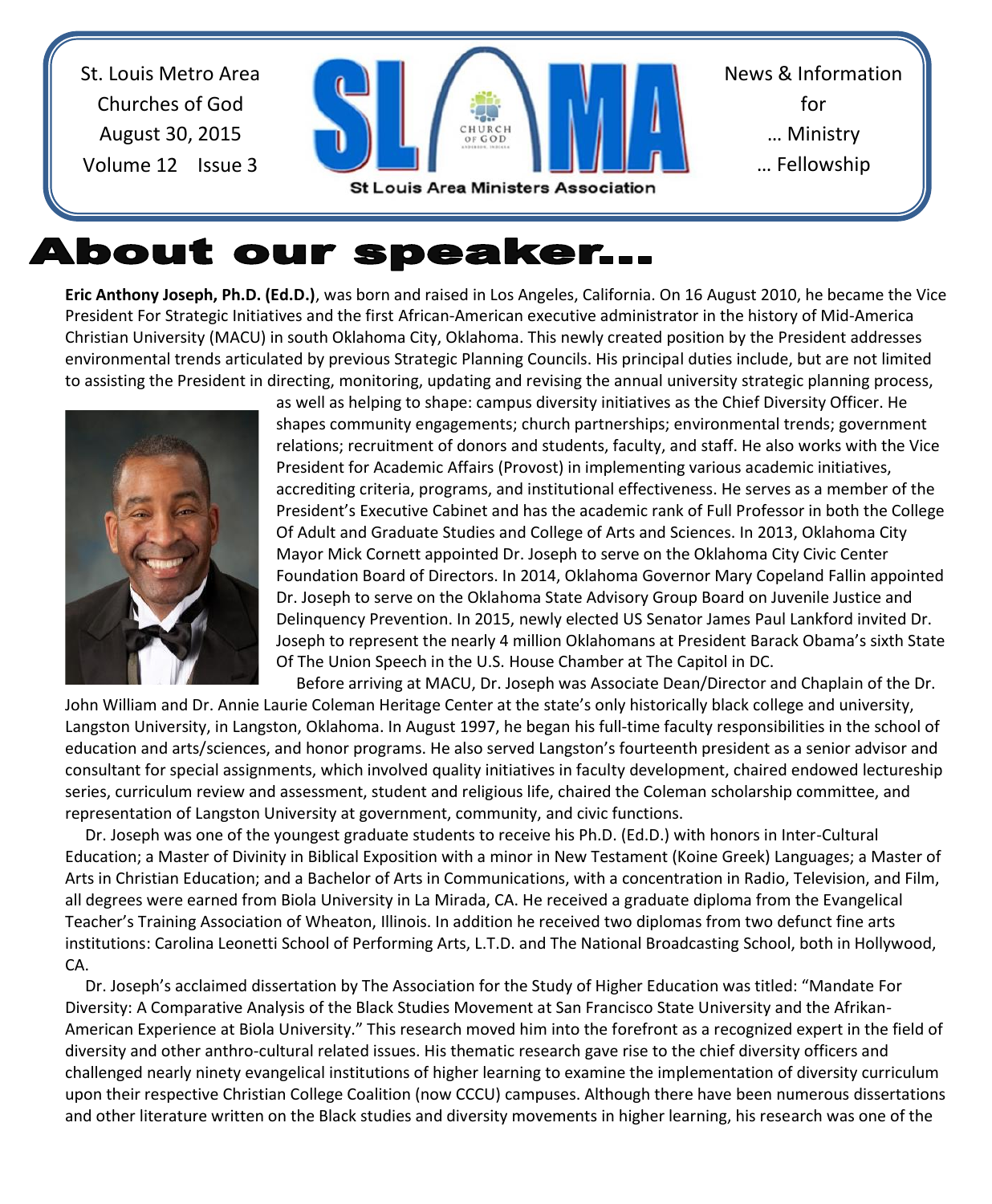first written from the perspective of how Black studies at secular universities (SFSU) could be used as a means to achieve ethnic diversity (multiculturalism) at evangelical colleges. He received accolades from two of the late mothers of the modern civil rights movement Mrs. Rosa Louise McCauley Parks and Mrs. Coretta Scott King for his innovative research on presenting Rev. Dr. Martin Luther King, Jr. as an agent of change for secular and sacred college diversity. Dr. Joseph has given thousands of presentations throughout the United States and abroad. His notoriety grew as an expert consultant and commentator on several high profile media events: "Race" and the 2008/2012 Presidential Race Of Barack H. Obama Jr., Rev. Dr. Martin Luther King Jr: Has the Dreamed Change 40 Years After His Death?, the 2005 Hurricane Katrina Matter, *The People of California vs. Orenthal James (OJ) Simpson matter,* the 1995 Million Man March, the April 1992 Civil Unrest of Los Angeles, 1991 Los Angeles (O.G.) Gang Truths, *1991 Supreme Court Nominee Clarence Thomas vs. Anita Hill matter,* to name a few. He has also served with the United States Department Of Justice to resolve racial conflicts in public schools. He served as a consultant to nearly every branch of our local, state and federal government agencies, as well as, teaching NASA's Pre-Conference Teachers how to implement diversity in the areas of Science, Technology, Engineering and Mathematics. He also presides on and consults several boards across the nation. Dr. Joseph comes from a family of world class athletes. In 1985, as a student-athlete he was voted the recipient of the distinguished *Bob Wheeler Award* as the National Christian College Athletic Association (NCCAA) Male-Athlete-Of-The-Year in Track & Field. He was recognized for his highest standards of Christian (moral) character, athletic achievement, and campus leadership. This honor is equivalent to the NCAA's Heisman trophy or the Bob Wooden award. He ended his college career as a two time NCCAA champion and ten-time NCCAA All-American in only two years. He retired in 1998. Prior to MACU, Dr. Joseph has taught at Langston University (1997-2010), The University Of Phoenix (2007-2010), Azusa Pacific University (1993-1997), and his alma mater Biola University (1985-1994). He has taught managing diversity in several European countries: London (Popular), England; Gumpoldskirchen (Wien), Austria; Büsigen am Hochrhein, Germany; and Schaffhausen, Switzerland.

 Dr. Joseph has served as Guest Chaplain for the Day and opened The U.S. 107th House of Congress in Prayer. He was honored for his life-time career of service on the U.S. House floor on 18 September 2002. He is listed in *Who's Who Among America's Teachers.* He served as a non-partisan member of the Oklahoma Marriage Initiative under two Governors: Francis Anthony Keating (R-OK) and Charles Bradford Henry (D-OK). He is certified as a Prevention and Relationship Enhancement Program educator to curtail the high divorce rate in Oklahoma. Dr. Joseph's expertise in diversity has been sought after by Oklahoma's first female Governor Mary Fallin, who asked him to assist her in finding qualified applicants to serve on state boards and/or commissions. In regards to Dr. Joseph's evangelical ministry to the White House Office, he was instrumental in the genesis of the Faith-Based and Community Initiatives (Neighborhood Partnerships) and participating in the House—Senate Majority Faith-Based Summit under U.S. 43rd President George Walker Bush. After the 2012 Presidential Election, Dr. Joseph received a phone call of gratitude from U.S. 44th President Barack Obama for services rendered as a member of the National Pastors Conference.

 Dr. Joseph has been a public address announcer, play-by-play sports commentator, reality TV personality on *BET's College Hill: Season Two,* popular media and talk show personality for various radio, cable and television stations throughout the country. He is a noted theologian, minister and scholar and has published over 250 articles. He is an active member in the *Alpha Theta Boulé of Sigma Pi Phi Fraternity, Inc., and Alpha Phi Alpha Fraternity, Inc.*  Eric is married to **Jill (Redo) Joseph,** his *Proverbs 31* wife and high school sweetheart. Their wedding was featured in *JET Magazine.* She graduated with a B.A. from The Ohio State University in Columbus, OH. She also has her M.S. degree in Speech-Language Pathology (SLP) from Howard University in Washington, D.C. She was a Kodak all-American track athlete, Miss Fitness gymnast, Kansas beauty queen, and Buckeye cheerleader. She is a life-member of The Delta Sigma Theta Sorority, Inc. and active member of The Oklahoma City Chapter of the LINKS, Inc. She is a practicing Speech-Language Pathologists and Realtor.

*The Joseph's Love their Savior & Lord Jesus Christ and attend Crossings Community Church in Oklahoma City, are active philanthropists, charter OKC Thunder season ticketholders, enjoy Track & Field events and reside in the Sooner State of Oklahoma.*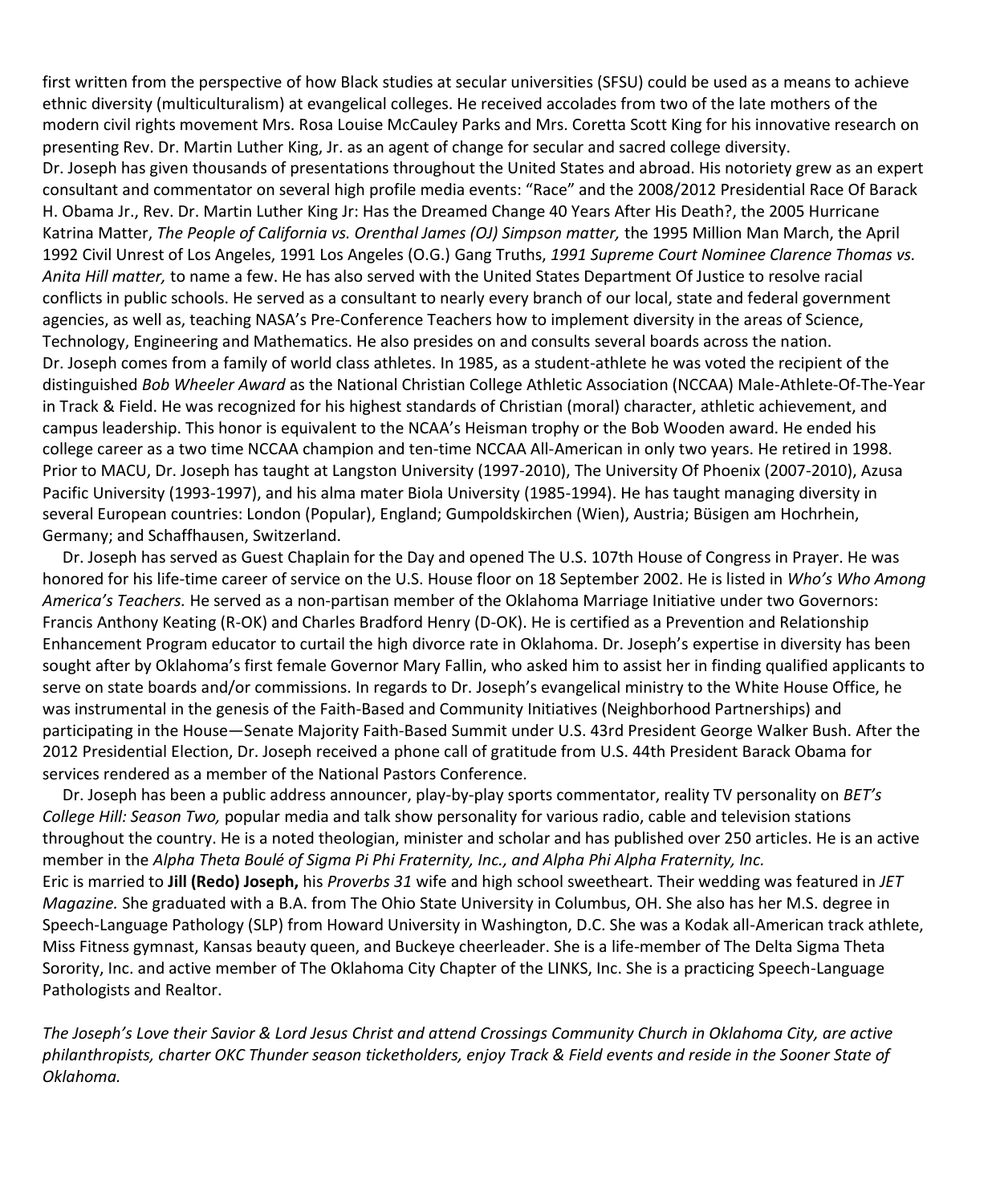

Go to *nacog.com* for more details on National Association events





#### **Unity Services**

**January 31, 2016 – Gathering Place Church of God – Fairview Heights, IL July 31th, 2016 – Market Avenue Church of God – East St. Louis, IL**